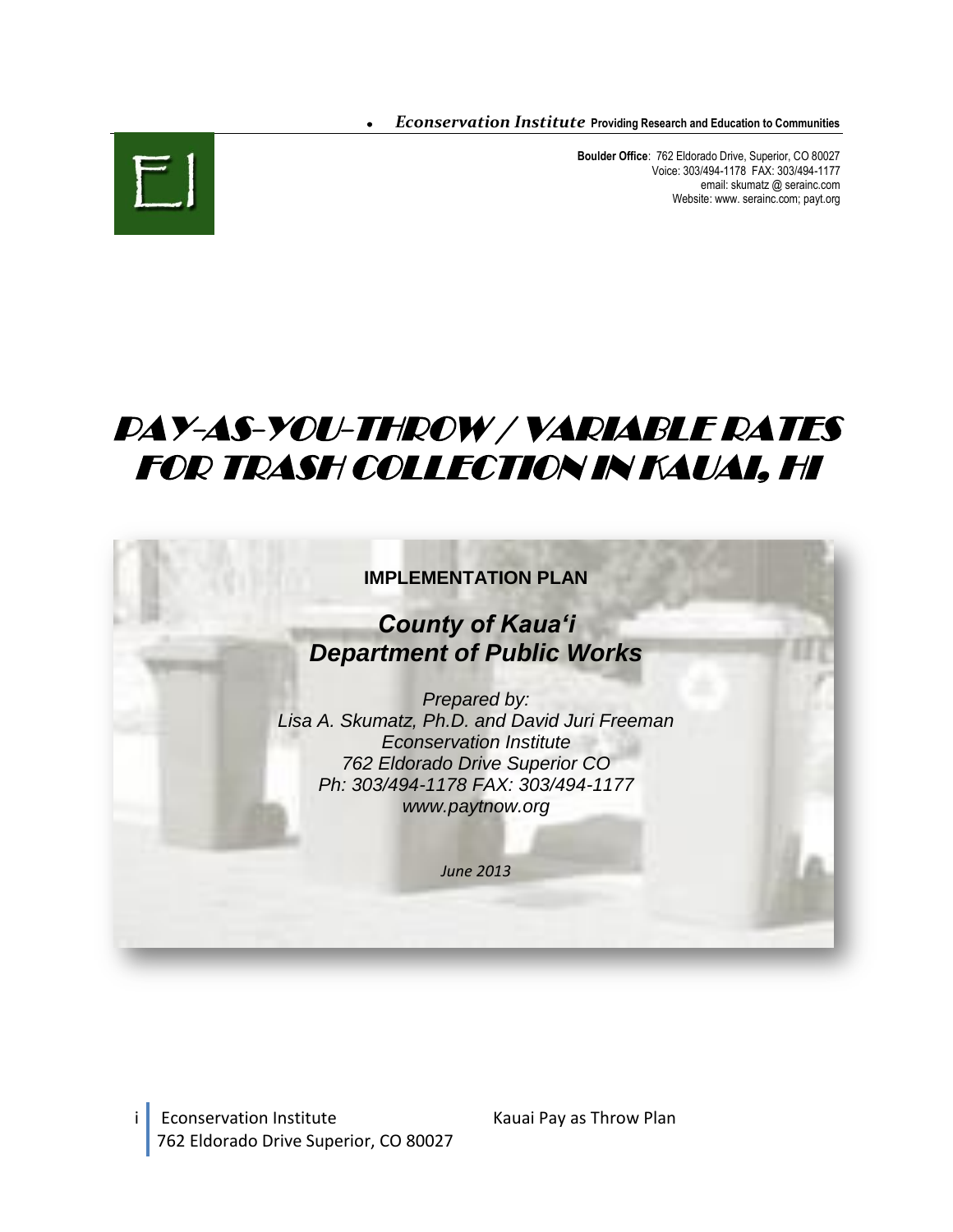# **Table of Contents**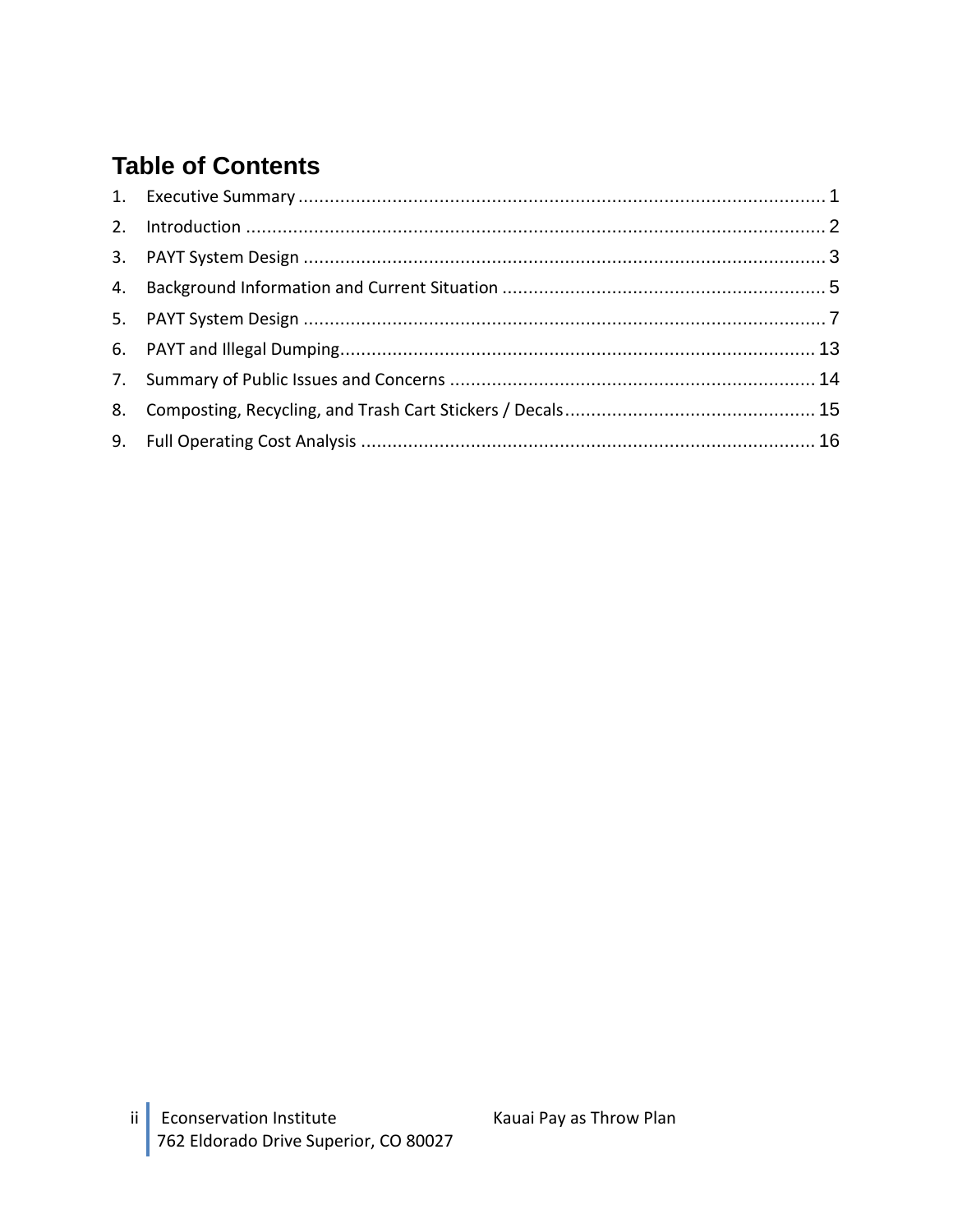### <span id="page-2-0"></span>**1. Executive Summary**

Pay As You Throw (PAYT) programs (also known as volume-based, or variable rate programs) charge residents for collection of their solid waste in relation to the volume of trash they set out for collection. This kind of "fee-for-service" option provides incentives for reducing trash and increasing recycling and related "diversion" behaviors that are not present in the traditional "unlimited collection for a fixed fee" trash collection model.

Research and hundreds of case studies show that PAYT (or, more recently named, "Recycling & Save") programs are the single most effective, and most cost-effective method of increasing waste diversion. Under PAYT programs, participation in recycling programs increases dramatically, and tons to landfill decrease on the order of 15-20% from the residential sector, extending the life of the landfill. PAYT does not limit options for collection, but it allows customers that put out less trash to save money and get control over their municipal solid waste (MSW) bill.

The recommended PAYT system for County of Kaua'i includes a three-stage transition with the potential for a 3-can system – curbside trash, recycling, and green waste collection.

- Phase 1 (Years 1 and 2): A transitional variable rate system in conjunction with the final automated refuse collection transition for all residential accounts. This phase would include 64 and 96 gallon cart options for MSW.
- Phase 2 (Years 3 and 4): Once the Materials Recovery Facility (MRF) is constructed, the County will add curbside recycling and green waste collection services to the system. This phase includes 32, 64, and 96 gallon cart options for MSW. Under the fully implemented 3-cart system in Phase 2, residents will choose a trash cart size from 32, 64, or 96 gallons, and receive a 96-gallon cart for recyclables, and receive a 96-gallon cart for green waste.
- Phase 3 (Years 5 through 8): The County will assess the performance of the PAYT program, continue outreach and education to residents to encourage diversion and source reduction, and adjust the PAYT fees to move towards program self sufficiency.

A more detailed recommendation and implementation plan for this program is provided within this document.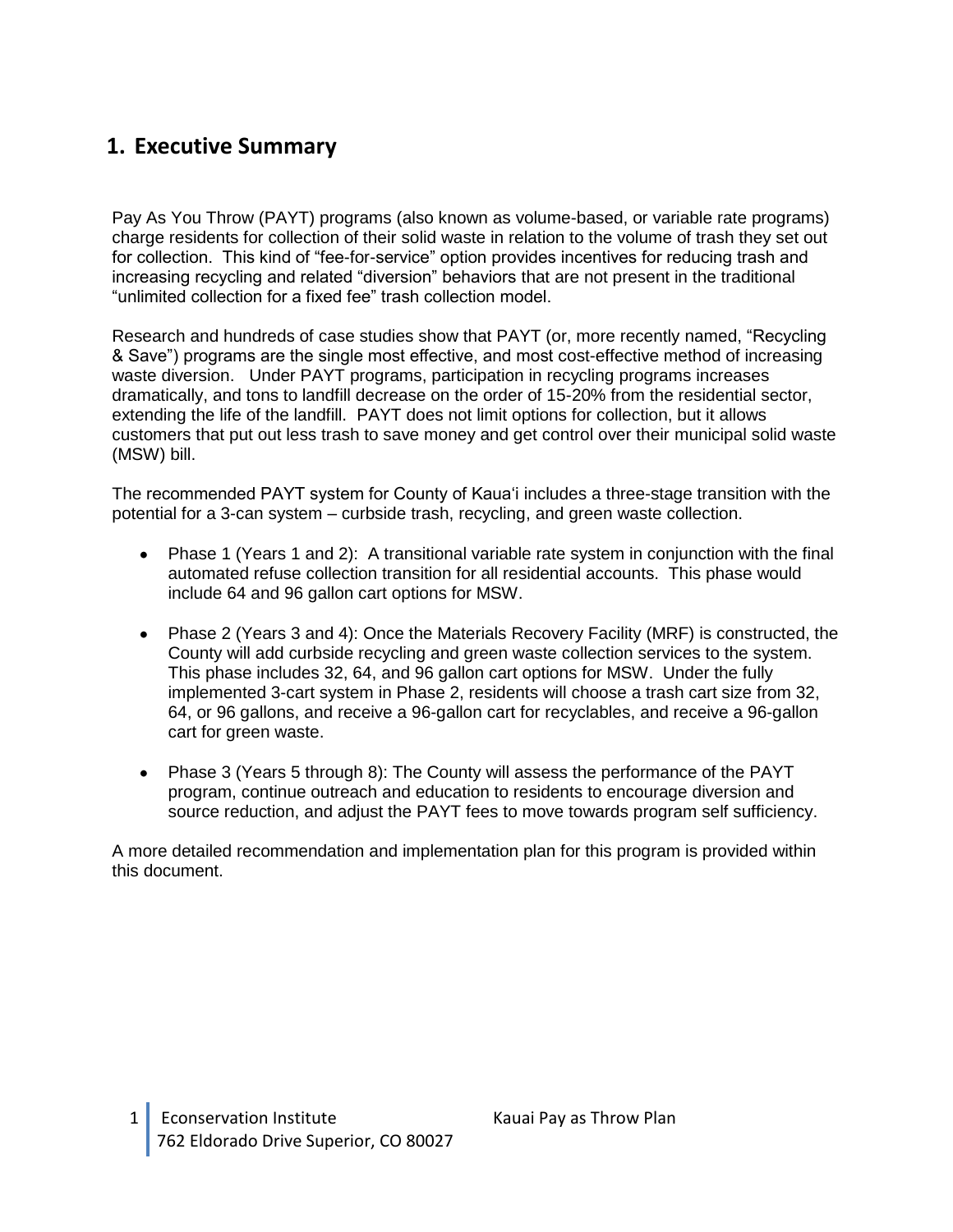# <span id="page-3-0"></span>**2. Introduction**

Under the EPA Region 9 Solid Waste Management Assistance Grant Solicitation #EPA-R9- WST7-09-002, *Econservation Institute (EI)<sup>1</sup>* is funded to provide no cost consulting to communities in EPA Region 9. The consulting assistance is designed to encourage communities to adopt variable rate pricing or Pay-As-You-Throw (PAYT) for solid waste. Under the awarded grant only a few communities were selected for in-depth PAYT consultation and Kauai, HI was one of the communities.

#### *Why Consider Pay-as-you-throw?*

Pay-As-You-Throw provides a different way to bill for garbage service. Instead of paying a fixed

bill for unlimited collection, these systems require households to pay for services based on how much trash they set out for collection – the less set out, the lower the bill, the more set-out, the higher the bill. Individual household rates are based on the size of trash can subscribed to, typically increasing by 32-gallon units. One of the benefits of PAYT is that the program works well under an automated collection system similar to the one Kaua'i is transitioning to, and it can be implemented with a minimal impact on costs and workload to the County.

Paying by volume (like you pay for electricity, water, groceries, etc.) provides households with an incentive to recycle more, reduce disposal, and creates a more equitable way for households to pay for trash services. Under PAYT each household is only responsible for paying for what they dispose of. Low generators, good recyclers, small households, and others no longer need to help cover the costs of disposal for households that throw away large amounts of trash on a regular basis.



It is critical for communities to have realistic expectations about what will happen if they implement PAYT. PAYT is a commonly adopted program and is in place in over 7,100 communities in the United States<sup>2</sup>. Data from more than 1,000 communities around the country was used to identify the impacts of PAYT above and beyond any other recycling or yard waste program differences, demographics, and other factors. The research showed the following impacts on residential solid waste:<sup>3</sup>

Decreases residential disposal by about 17% - *this is a critical impact considering the remaining lifetime of Kaua'i's existing landfill.*

 $\overline{a}$ 

<sup>1</sup> Econservation Institute is a 501c3 non-profit based in Superior Colorado dedicated to sharing information and real world data on sustainable issues including recycling. EI has a small staff of economists, analysts, and researchers dedicated to its mission. <sup>2</sup> Skumatz, Freeman. PAYT in the United States. 2006 Update and Analysis. US EPA. Unpublished research recently conducted by the EI indicate that the number of communities with PAYT has increases significantly since 2007.

<sup>3</sup> Skumatz, Lisa A., Ph.D., "Beyond case studies: Quantitative effects of recycling and variable rates programs", *Resource Recycling* 9/1996; and Skumatz, Lisa A., Ph.D., "Achieving 50% diversion: Program elements, analysis, and policy implications", *Resource Recycling*, 8/2000.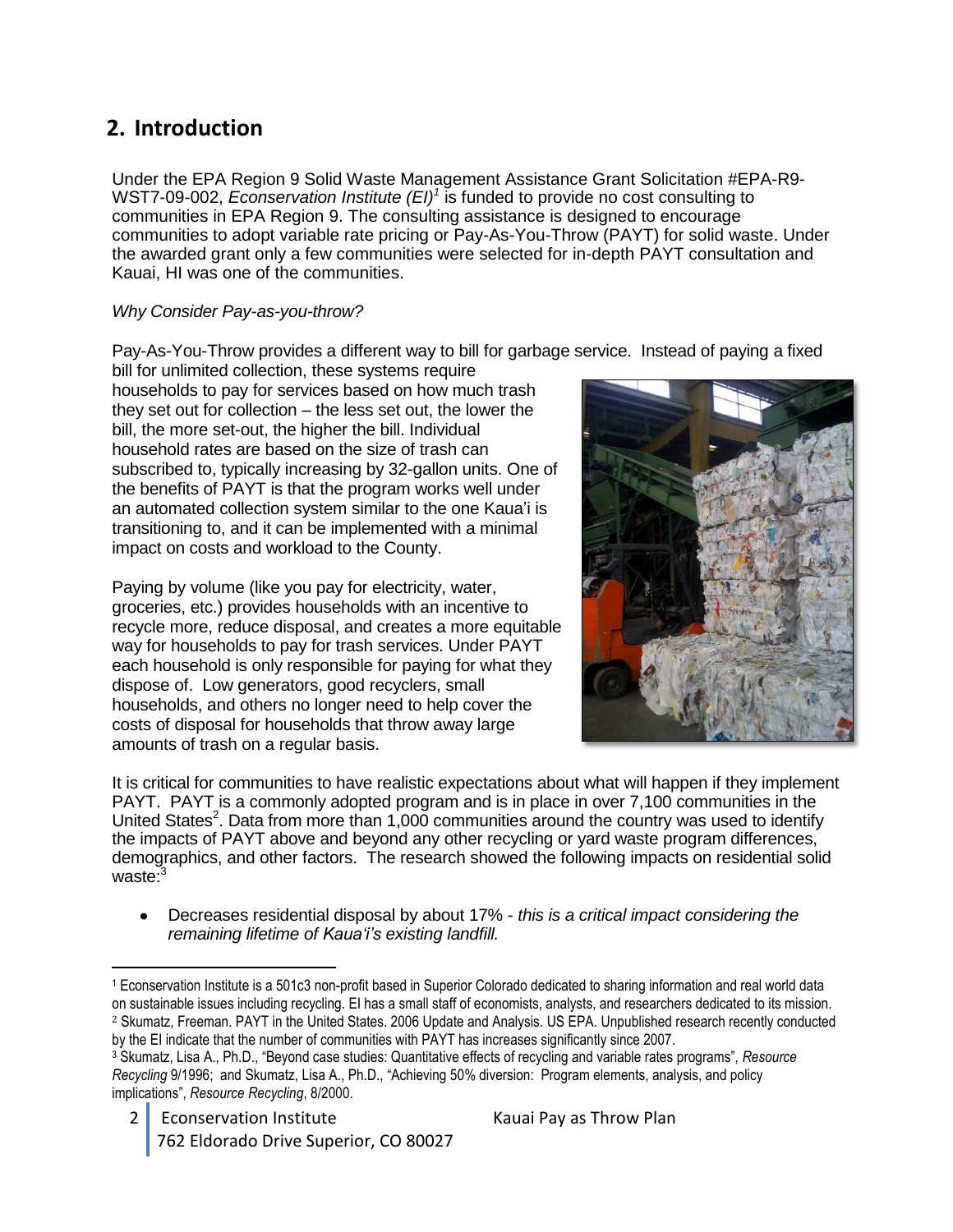- PAYT reduces trash disposal by impacting three behaviors, recycling, yard waste diversion, and source reduction:
	- o Increases in *recycling* decrease residential trash disposal by about 6% (usually representing about a 50% increase in residential recycling).
	- o Increases in *yard waste* diversion further decrease trash disposal by about 5%.
	- o Aggressive *source reduction* efforts incentivized by variable rates result in an additional decrease in trash disposal of about 6%. This includes reuse, (including donations to thrift stores), waste prevention (smaller packaging), buying in bulk, etc.

Years of research indicates that adding a PAYT program is the single most effective change a community can make to increase recycling. According to published research, PAYT increases recycling more than adding new materials to a recycling program, changing collection frequency, increased outreach / education, or many other potential program design or collection changes.

# <span id="page-4-0"></span>**3. PAYT System Design**

The basics of the new PAYT system for the Kauai County are displayed in figure 1.1.

| <b>PAYT Rate</b>                                                                                                                                                                                                              |                   | <b>Description</b>                                                                                                                                                                                                                                                                                                                                                                                                                                                                                                                                                                                                                                                                                                                                                                                                                                                                                                                                                                                                                |  |  |  |
|-------------------------------------------------------------------------------------------------------------------------------------------------------------------------------------------------------------------------------|-------------------|-----------------------------------------------------------------------------------------------------------------------------------------------------------------------------------------------------------------------------------------------------------------------------------------------------------------------------------------------------------------------------------------------------------------------------------------------------------------------------------------------------------------------------------------------------------------------------------------------------------------------------------------------------------------------------------------------------------------------------------------------------------------------------------------------------------------------------------------------------------------------------------------------------------------------------------------------------------------------------------------------------------------------------------|--|--|--|
|                                                                                                                                                                                                                               | <b>Incentives</b> |                                                                                                                                                                                                                                                                                                                                                                                                                                                                                                                                                                                                                                                                                                                                                                                                                                                                                                                                                                                                                                   |  |  |  |
| What<br>includes curbside trash, recycling, and green waste collection.<br>cart options for MSW.<br>and a 96 gallon container for green waste.<br>outreach and education efforts to encourage diversion and source reduction. |                   | The County will undertake a three stage transition to a variable rate program with a 3-cart system that<br>• Phase 1 (Years 1 and 2): The County will implement a PAYT system in conjunction with the<br>final automated collection transition for all residential accounts which includes 64 and 96 gallon<br>• Phase 2 (Years 3 and 4): Once the Materials Recovery Facility (MRF) is constructed, the<br>County will add curbside recycling and green waste collection services to the system. This phase<br>includes 32, 64, and 96 gallon cart options for MSW. Under the 3-cart system residents will be<br>given a choice of cart size from 32, 64, or 96 gallons for trash, a 96 gallon container for recyclables<br>• Phase 3 (Years 5 through 8): The county will transition toward a self-sufficient program in which<br>the residential fees cover more of the costs of the trash, recycling, and organics systems. The<br>County will also assess the program and make any necessary adjustments as well as continue |  |  |  |
| Why                                                                                                                                                                                                                           |                   | PAYT has been statistically proven to be the single most effective program a community can implement to<br>reduce trash disposal. This is a critical impact considering Kauai's landfill lifetime and space considerations.<br><b>PAYT</b> is supported by the US EPA as a recommended strategy for increasing community environmental<br>and economic sustainability as well as equity in solid waste rates.<br>The program will modify rates so residents pay different rates for different amounts of trash service,<br>providing a recycling and source reduction incentive.<br>• Phase 1 will rely on recycling and green waste drop-off programs, backyard composting, and<br>source reduction to reduce the waste stream going to the landfill,<br>• Phase 2 will fully incorporate curbside recycling and green waste collection for increased<br>diversion,<br>• Phase 3 will transition toward program self-sufficiency.                                                                                                |  |  |  |
| 3                                                                                                                                                                                                                             |                   | <b>Econservation Institute</b><br>Kauai Pay as Throw Plan                                                                                                                                                                                                                                                                                                                                                                                                                                                                                                                                                                                                                                                                                                                                                                                                                                                                                                                                                                         |  |  |  |

#### **Figure 1: PAYT System Design**

762 Eldorado Drive Superior, CO 80027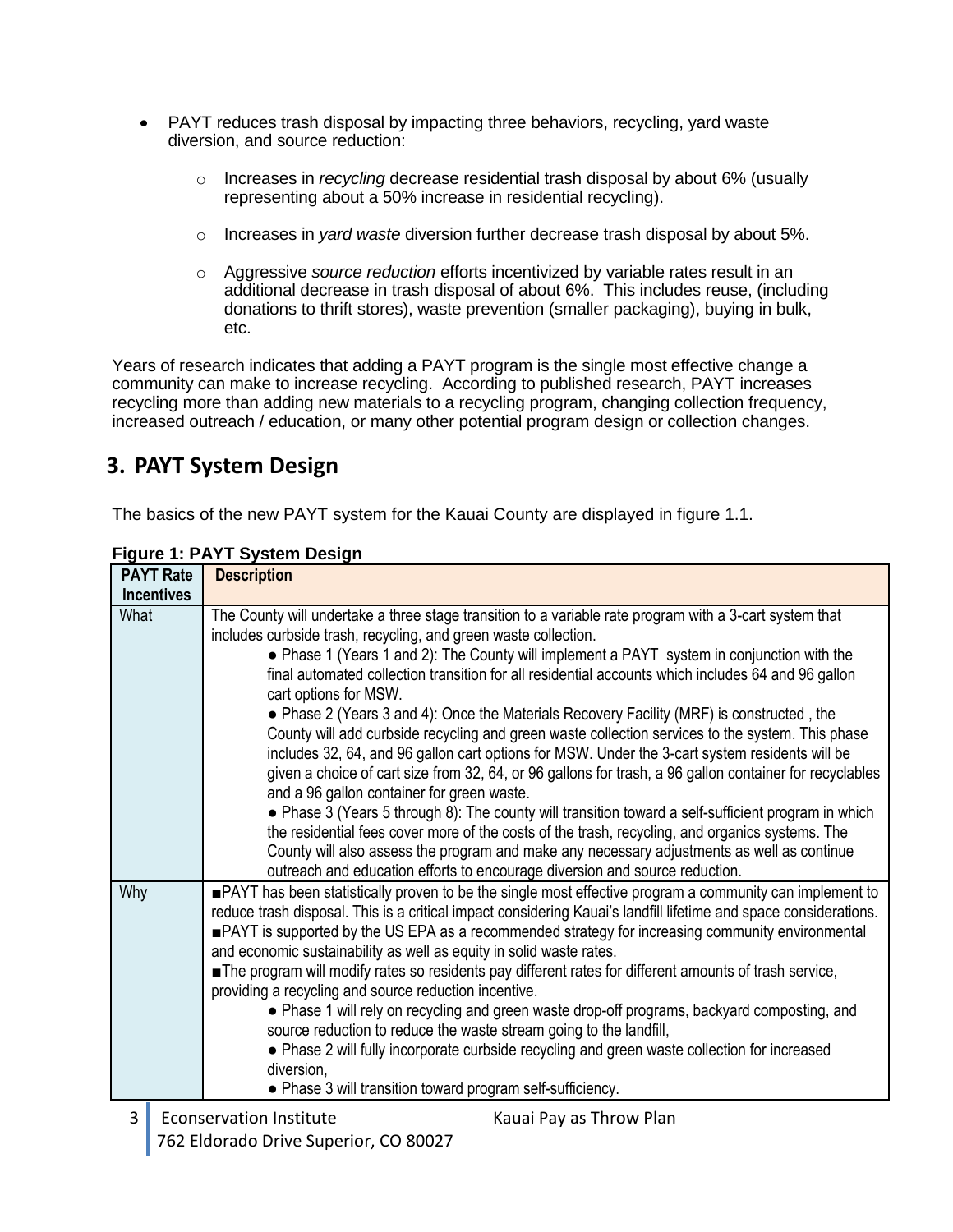| <b>PAYT Rate</b><br><b>Incentives</b> | <b>Description</b>                                                                                                                                                                                                                                                                                                                                                                                                                                                                                                                                                                                                                                                                                                                                                                                                                                                    |
|---------------------------------------|-----------------------------------------------------------------------------------------------------------------------------------------------------------------------------------------------------------------------------------------------------------------------------------------------------------------------------------------------------------------------------------------------------------------------------------------------------------------------------------------------------------------------------------------------------------------------------------------------------------------------------------------------------------------------------------------------------------------------------------------------------------------------------------------------------------------------------------------------------------------------|
| Who                                   | Single family residents up to 4 units serviced by County solid waste staff and paying the RRCA fee.                                                                                                                                                                                                                                                                                                                                                                                                                                                                                                                                                                                                                                                                                                                                                                   |
| <b>Facilities</b><br>issues           | The landfill is nearing the end of its life and there is no MRF on the island. Phase 2 of the recommended<br>plan cannot be implemented until there is adequate capacity to sort and process the comingled recyclables<br>and process the organics.                                                                                                                                                                                                                                                                                                                                                                                                                                                                                                                                                                                                                   |
| Equipment                             | The County is half way through the transition to automated refuse collection with 96-gallon carts. Phase 1<br>of the PAYT program will require the ordering, purchase, and delivery of carts to complete the transition<br>(combination of 64-gallon and 96-gallon)<br>Phase 2 will require the ordering, purchase, and delivery of some 32 gallon trash carts, switching a portion<br>of the current 96-gallon trash carts into recycling carts (using labels and stickers), and the ordering,<br>purchase, and delivery of additional recycling carts and green waste collection carts (96-gallon). Phase 2<br>will also require the purchase of collection trucks for recycling and green waste service provided every other<br>week.<br>No new carts or equipment are needed for Phase 3.                                                                         |
| Staff Effort /                        | Adequate staff to assist in the outreach / education and planning of the proposed program will be integral                                                                                                                                                                                                                                                                                                                                                                                                                                                                                                                                                                                                                                                                                                                                                            |
| Admin                                 | to a smooth transition to the PAYT program<br>Staff effort in Phase 1 includes:<br>• Developing and carrying out an aggressive outreach and education program,<br>• Drafting an amendment to the current Solid Waste Management ordinance,<br>• Surveying customers to determine number and size of containers Ordering and delivering carts,<br>• Administrative and programming time to update the county billing system,<br>• Monitoring the program for impacts and any needed adjustments.<br>Phase 2 includes<br>• A second ordinance amendment readjusting the rates<br>• Additional outreach and education,                                                                                                                                                                                                                                                   |
|                                       | • Administrative and programming time to update the county billing system,<br>• Surveying customers to determine number and size of containers. Ordering and delivering carts.<br>■ Phase 3 will require amending the ordinance a final time, additional outreach and education,<br>administrative and programming time to update the county billing system.                                                                                                                                                                                                                                                                                                                                                                                                                                                                                                          |
| Cost                                  | PAYT is a user paid program; the costs are built into the residential trash bills. However, the County will<br>incur implementation costs associated with PAYT system changes in Phase 1 and Phase 2. The most<br>significant implementation costs for PAYT will include updating the billing system, increased outreach /<br>education efforts, monitoring of the program, and cart change-outs <sup>4</sup> .<br>The switch to automated collection will require delivery of new trash carts. In Phase 2, budget to cover<br>delivery of recycling and green waste carts, and additional education / outreach is needed. There will be<br>costs associated with implementation of PAYT and recycling/green waste system changes including the<br>delivery of both green waste and recycling carts, that will need to be recovered under the new rates. <sup>5</sup> |

#### *Public Acceptance*

The technical aspects of variable rates or PAYT are rarely the barrier to implementation. Although studies have shown that after implementation the vast majority of residents support

 $\overline{a}$ <sup>4</sup> The County is switching to automated collection in a cart based system and will incur costs for new trucks and carts with or without a PAYT program. The cost estimate is for the switch to PAYT from current manual collection practices. <sup>5</sup> The County (Harder) estimates these costs, excluding cart and truck purchase, will run between \$500,000 and \$600,000.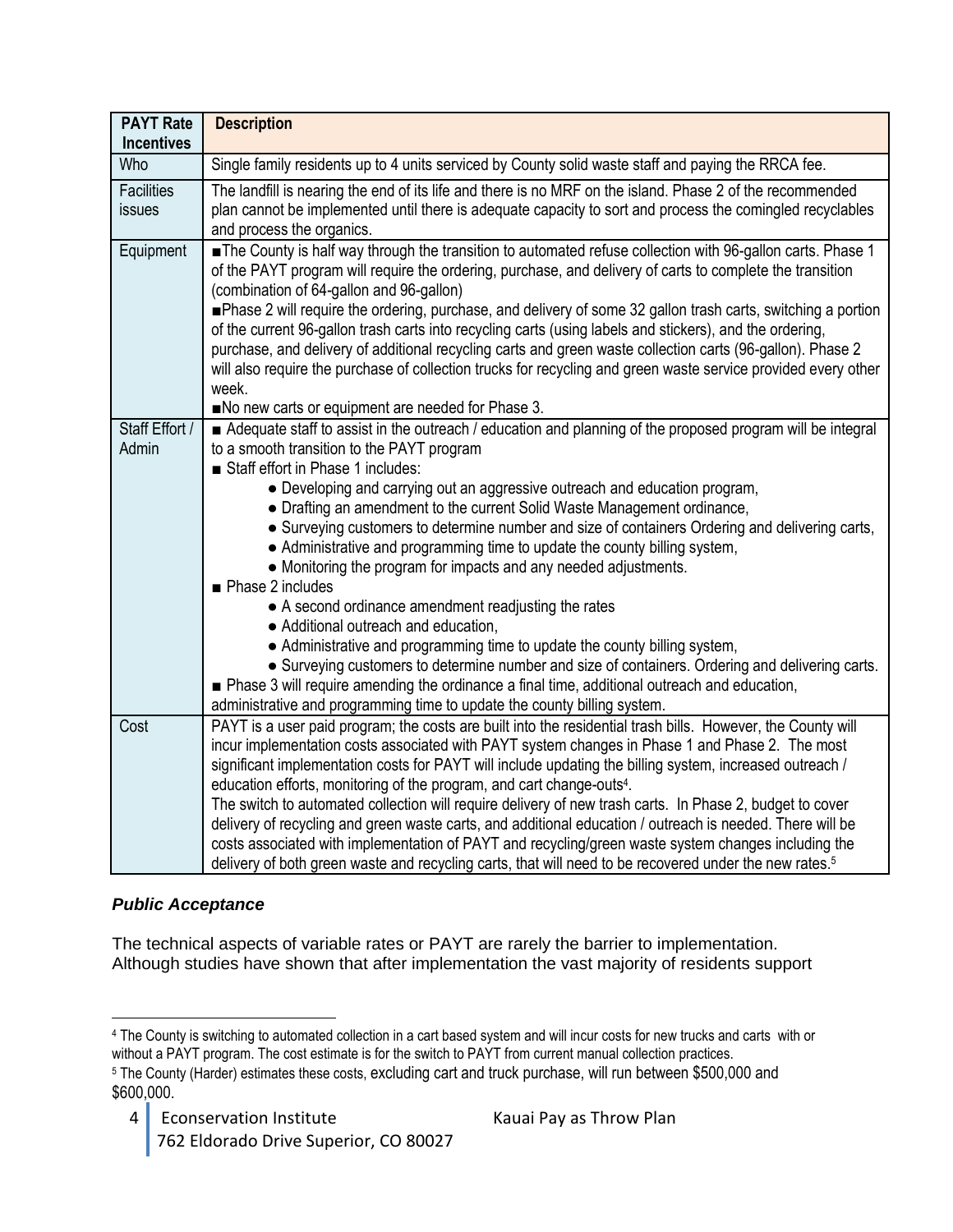PAYT<sup>6</sup>, perceived concerns about rate changes, changes to existing trash systems, illegal dumping (see Section 6) , and other barriers can make 'selling' the program challenging.

The common areas of concern prior to implementation include:

- o How it will impact rates
- o Household sizes (particularly large households / generators)
- o Government overextending itself
- o Illegal dumping

More information regarding some of the misperceptions about PAYT are included in Section 7 of this document.

#### *Marketing the Program*

To maximize the effectiveness of the program, we believe a renaming of the program may be useful. The term "Pay as you throw (PAYT)" may not resonate well with residents or decision-makers. A locally tailored name that avoids the word "pay" may lead to a more successful implementation (we are using "Recycle & Save" in some locations) – and tailoring it further to provide a Kauai flavor may enhance the program's success.



# <span id="page-6-0"></span>**4. Background Information and Current Situation**

Based on interviews and a review of existing data from FY 2012, the following background information was used for PAYT planning. Tonnages below are annual figures:

*Residential Population:* 65,000

*Households Serviced:* 18,500

*Tons MSW to Landfill: 75,000 (roughly a 50/50 split between residential and commercial sources)*

*Tons recycled through Kaua'i Recycles (recycling drop-off centers): 2,000 (doesn't include HI5 redemption)*

*Tons recycled through Redemption Centers (deposit beverage containers): 2,700 Tons recycled from commercial generators: 4,000*

*Ton scrap metal recycled (Puhi Metals): 3,000* 

*Tons of greenwaste diverted (composted): 24,000 (both residential and commercial) Total diversion rate: Approximately 40%*

*Trash Collection:*

County staff operates and manages the solid waste system including the transfer stations, drop-offs, and ownership of the landfill

 $\overline{a}$ <sup>6</sup> 85-90% of residents prefer PAYT to flat trash rates *after* implementation Skumatz and Freeman 2006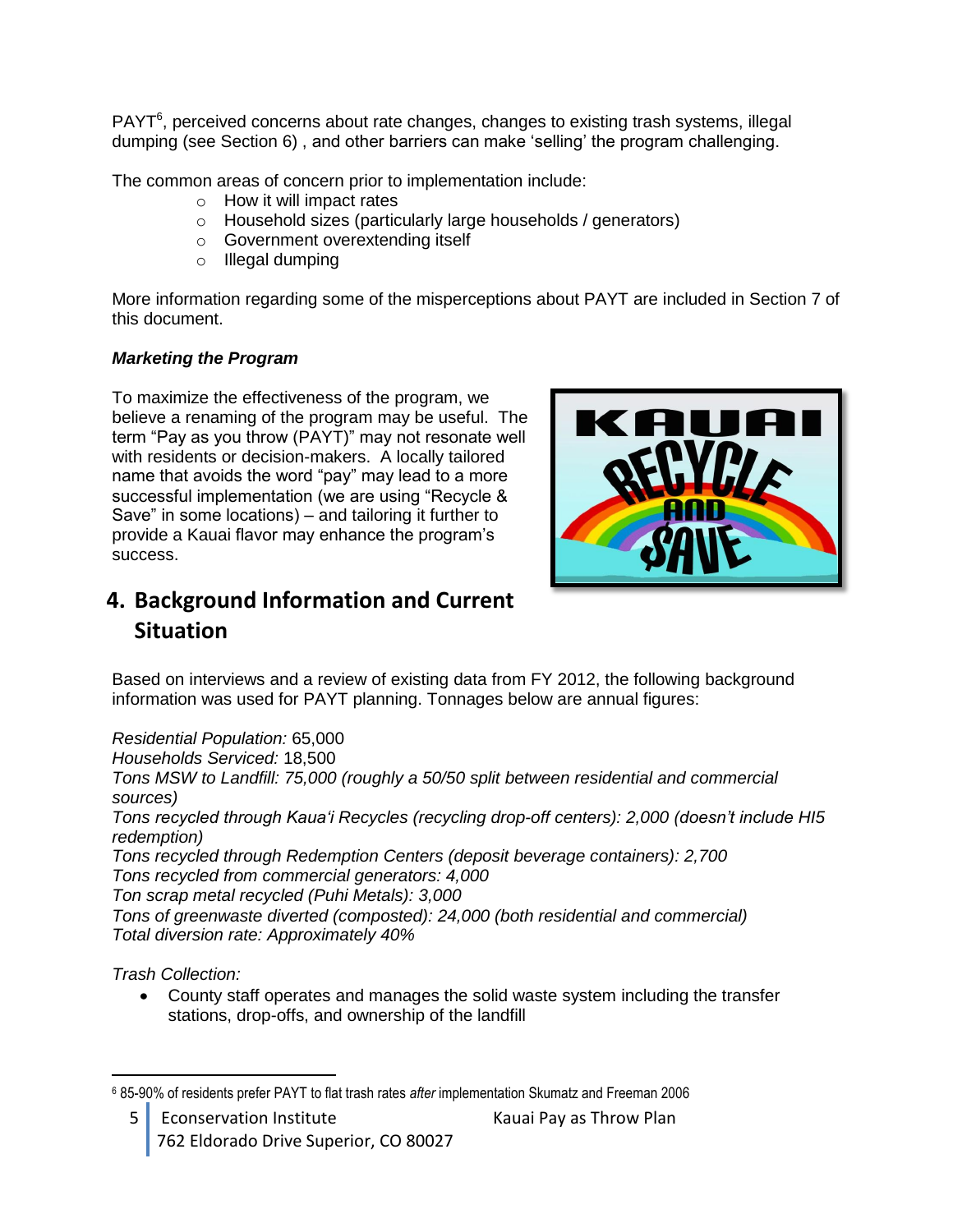- Curbside collection is provided by county staff to benefitted properties in serviceable areas of the county
- Many of the large multi-family and commercial facilities are serviced by the private sector through an open market system
- The County is in the process of transitioning to automated collection. Approximately 11,000 of the residential accounts have automated collection of 96-gallon carts supplied by the County. The other ~8,000 customers have manual trash collection in containers (bags or cans) supplied by the residents.

#### *Recycling:*

- A 12 month curbside pilot for 1,300 homes has been completed, however due to a lack  $\bullet$ of cost effective sorting and processing of a mixed stream of recyclables, curbside collection is not available to residential customers
- There are 8 residential drop-off sites and 8 Certified Redemption Centers located in the County that accept traditional recyclables, as well as several programs for 'special' materials such as HHWs, electronics, appliances and scrap metals, shoes, batteries, propane tanks, etc.
- The residential drop-off program for traditional recyclables diverted approximately 2,000 tons The HI-5 (beverage container redemption) program diverted an additional 2,700 tons. The statewide recycling rate for HI5 aluminum, plastic, and glass beverage containers is 77%.
- There is a County ordinance restricting the disposal of commercially generated cardboard, green waste, metals, tires, and monitors from the landfill and refuse transfer stations. The County is actively monitoring disposal and enforcing the ordinance.

#### *Organics:*

- The County does not offer curbside organics collection  $\bullet$
- Organics can be dropped off at the four County transfer stations as well as at the landfill. This material is primarily generated by residents, though a small amount ( >10%) is brought in by small commercial generators (landscapers)
- Greenwaste collected and/or shredded from County sites was approx 19,000 Food scraps are not allowed in the organics stream
- The County supports backyard composting by providing free Earth Machine bins to residents
- Greenwaste diverted by the commercial sector is estimated at 5,000 tons

#### *Fees:*

- In September 2010 the County introduced Ordinance 905 to add a Residential Refuse  $\bullet$ Collection Assessment (RRCA) to the property tax and switch a portion of the solid waste cost burden from the general fund to a user fee / tax
- The ordinance went into effect July 1, 2011
- Customers are charged bi-annually for solid waste services as a line item on their property taxes
- The fee has two parts: a \$6 base assessment charged to all eligible households and a \$6 collection assessment charged to those with subscribed collection services
- There is a \$12 assessment for each additional increment of 96 gallon collection service per dwelling
- Approximately 5% of the eligible households do not subscribe to collection services
- The \$12 fee does not cover the true costs of collection and solid waste services
- 6 Econservation Institute Kauai Pay as Throw Plan 762 Eldorado Drive Superior, CO 80027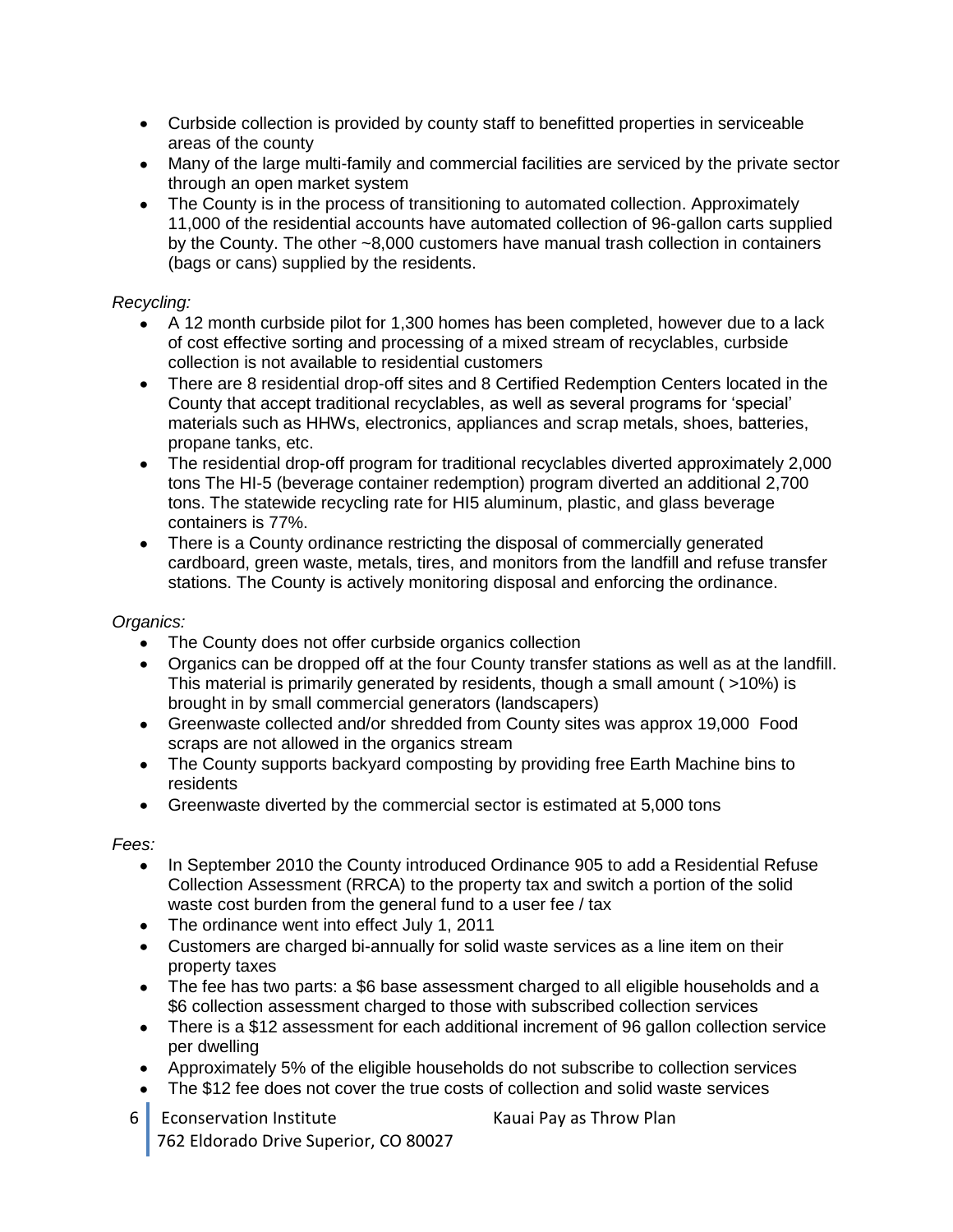A full cost accounting of the solid waste collection system has been estimated and is presented in Section 9 of this document.

#### *Contracts:*

The County has contracts for hauling and processing residential recyclables and green waste materials dropped of at recycling drop bins and transfer stations. When curbside services are in effect, contract prices for drop off programs will decrease due to a reduction in need and service.

#### *County Facilities:*

- The County owns the one landfill located on the island located in Kekaha. The landfill is nearing the end of its life (perhaps 6 – 9 years left) and the County is in the process of siting a new landfill.
- Tip fees at the landfill are \$90/ton for all items except asbestos containing waste, which costs \$175/ton to dispose.
- There are no Materials Recovery Facilities (MRFs) located on Kauai.

#### *Potential Issues:*

- The program will be implemented in three phases over multiple years to coordinate full implementation with the commissioning of a cost-effective option for a MRF
- Over half of the households have automated refuse collection with a 96-gallon cart and a portion of those existing carts must be switched out with 64-gallon carts during Phase 1.
- New carts (MSW, recycling, and green waste) must be ordered, purchased, stored, and delivered
- The \$12 RRCA does not cover the true costs of collection, transfer, and disposal or processing. Rates may need to be adjusted for customers, and an estimate of the full cost of the solid waste collection system is being developed.
- Need to amend the related ordinance for each phase of the PAYT system
- PAYT will be new to the vast majority of residents and may require significant public outreach to gain support
- PAYT will be new to the majority of County staff and elected officials and may require significant education and training

## <span id="page-8-0"></span>**5. PAYT System Design**

A description of what the future pay-as-you-throw systems might look like in Kauai is included below:

#### *Implementation:*

- The program will be implemented in a three phases:
- *Phase 1 (0 - 24 months):* During the final phase of automation the County will transition  $\bullet$ the current RRCA which charges one subscription fee of \$6 for all households with one 96-gallon cart (under automated collection routes) or up to three 32-gallon can or bag equivalents (under manual collection routes) to a variable rate. Like the current system, the variable rate will also be a recurring charge on the property tax bill, and will be based on the cart size the customer subscribes to. Customers with automated collection will be given an option of a 64-gallon trash cart or a 96-gallon trash cart. The subscription rates will be designed to encourage residents to subscribe to the 64-gallon trash carts. By the
- 7 Econservation Institute Kauai Pay as Throw Plan 762 Eldorado Drive Superior, CO 80027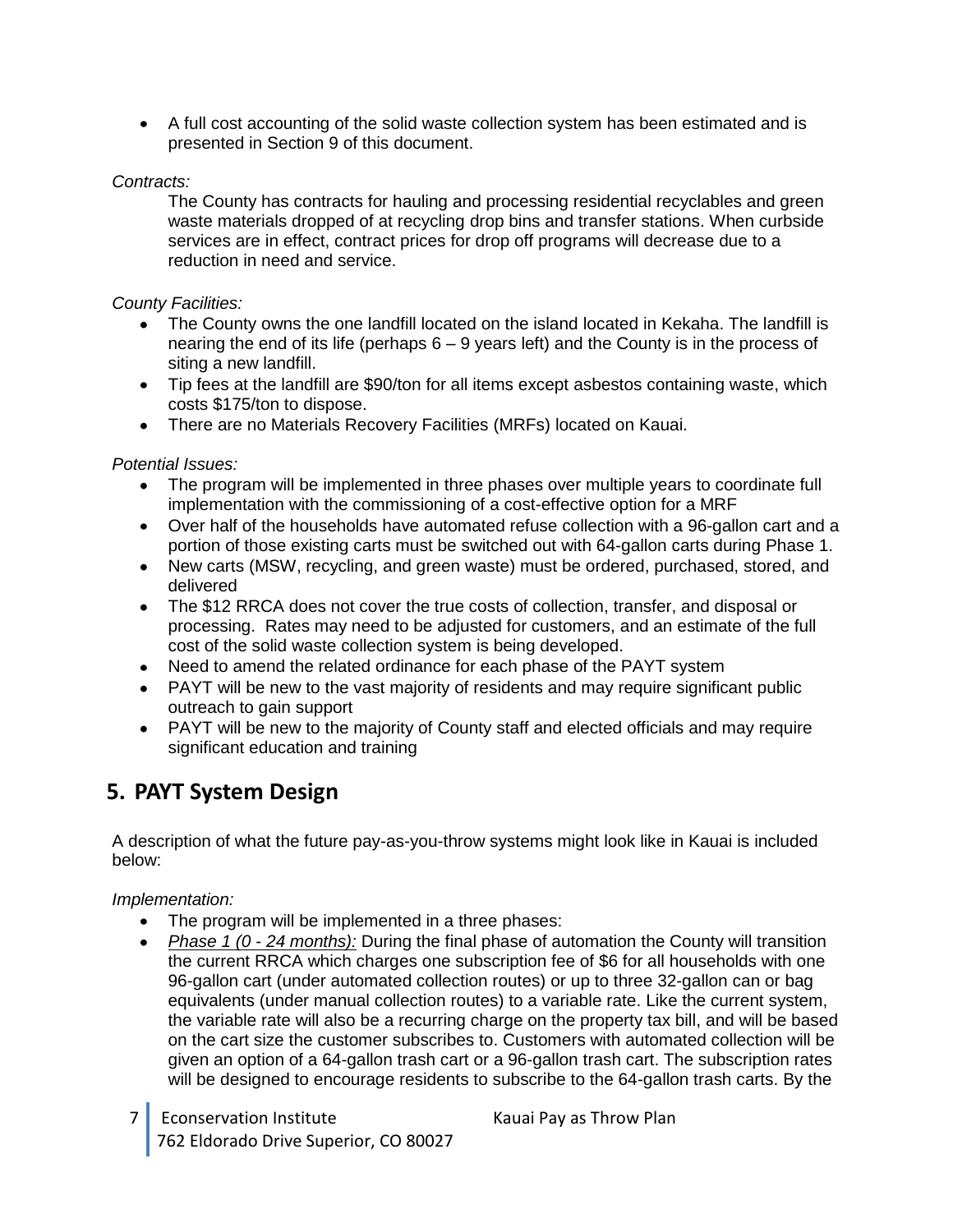end of Phase 1 all households eligible for automated service will have either a 64 or 96 gallon trash cart collected on an automated route<sup>7</sup>.

- *Phase 2 (24 – 48 months depending on construction of a MRF):* Under Phase 2 the County will add curbside recycling and green waste collection for all eligible households and provide an option for 32-gallon refuse cart subscription. The rates charged to households under the PAYT program are based on the size of trash cart, not the size of recycling cart. All households will be provided with a 96-gallon recycling cart and a 96 gallon green waste cart serviced every other week. A portion of the cost of providing recycling and green waste service will be included in the base assessment and a portion will be included in the subscription assessment. As is currently the case, households may continue to opt out of waste, recycling, and green waste collection and use the transfer stations and recycling programs to manage their waste.
- *Phase 3 (48 through 72 months):* The current Residential Refuse Collection Assessment does not cover the full costs of services. Under the final implementation phase the County will increase the PAYT fee to cover a greater portion of the costs of solid waste and diversion services and move towards program self sufficiency. Additionally, the County will assess the performance of the PAYT program implemented in phases 1 and 2, make program adjustments as necessary, continue to trade out cart sizes as needed to help residents 'right size' their trash services, and conduct residential outreach and education to encourage diversion and source reduction.

#### *New Carts:*

 $\overline{a}$ 

Cart ordering, delivery, and change out will be one of the most significant challenges the County will face in the design and implementation of the program. Econservation Institute staff can provide guidance to the County in the estimation of the distribution cart sizes and counts for both phases as well as estimating the costs of delivery and change out time. However, additional data is needed to develop reasonable estimates. Econservation can also help guide the County on how to gather the needed baseline data.



- Under Phase 1, the County will order both 64 and 96 gallon carts. Prior to ordering the carts, the County will conduct a brief web or mail survey asking customers to report their choice of cart size. Based on that initial information a revised RRCA rate adjustment will be developed, and a formal notice of rates will be mailed out. EI recommends making the 64-gallon the default size for all new customers. For existing customers, the 96 gallon carts will be replaced with new 64-gallon carts if requested. Those same 96-gallon carts will be re-used for new automated customers who do not want 64-gallon carts.
- Under Phase 2 the County will add the 32-gallon trash option along with curbside recycling. EI recommends using the same carts for all services (trash, recycling, and green waste) with stickers on the front of the cart, and on the lid and inside the lid to distinguish the material stream (see section 8 for examples). By using the same carts for all streams the County will be able to keep a lower reserve inventory of carts, use the

<sup>7</sup> The few homes that cannot receive fully automated service will either remain on manual collection or be collected with semiautomated trucks and the County will have a specific route to collect these homes. In manual collection, these homes will be on a subscription based service where they sign up for similar capacity solid waste service but they provide their own cans and materials are collected manually.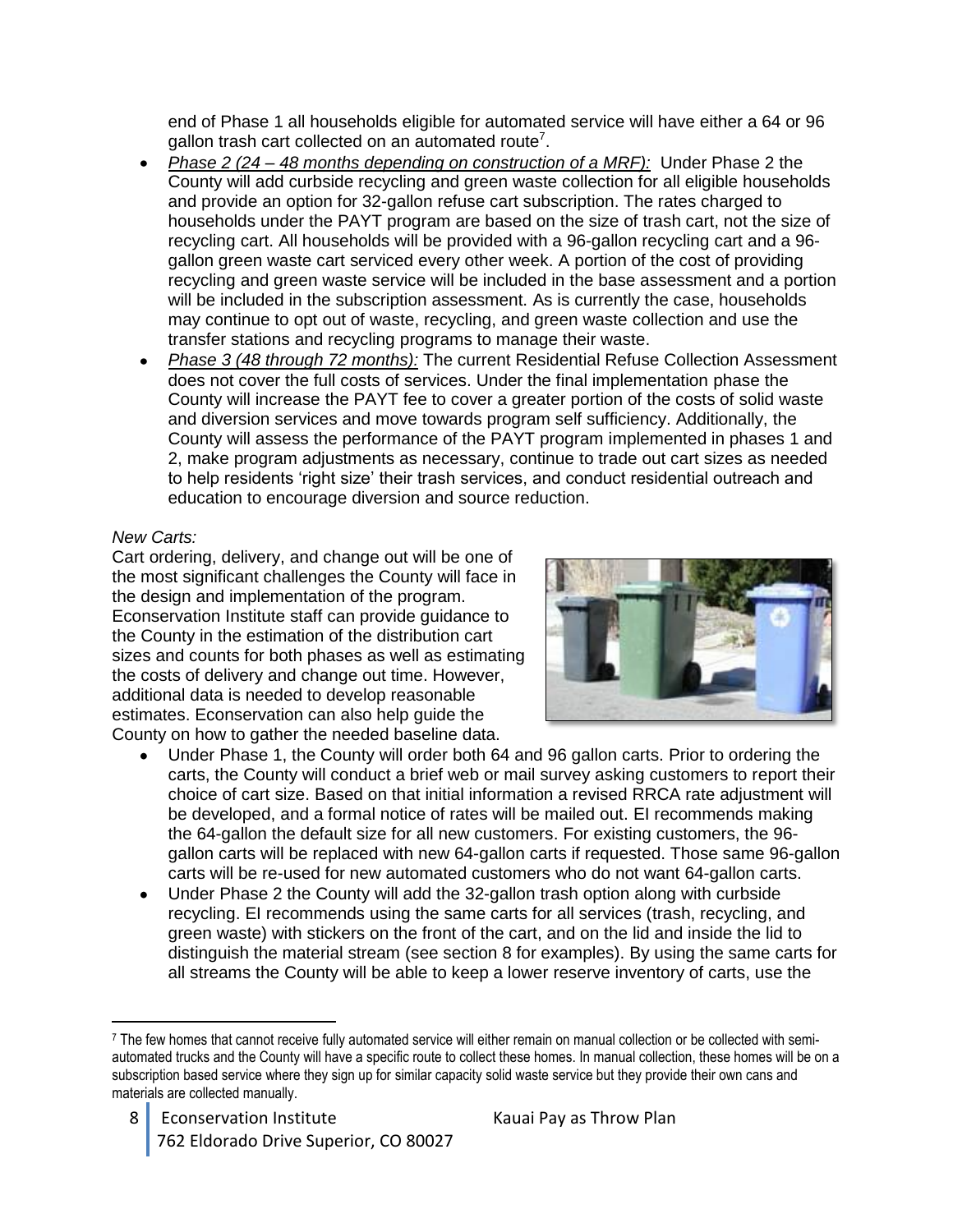same parts for all cart repairs, and be able to transition 96-gallon trash carts to recycling carts when the 32-gallon trash carts are offered.

Under Phase 3 no new carts will be added. The County will continue to offer cart exchanges to ensure that all residents are subscribed to the correct trash, recycling, and green waste service levels.

#### *Cart Exchanges:*

The most common approach to cart exchanges is one free switch within the first 3-6 months, and to impose a service fee of approximately \$15-20 per switch thereafter. This assures households get "on the right size", and allowing it in a limited time helps figure out which sizes are needed and allows the community to move carts around first, and re-order second. The cart switch would be billed separate from the property tax bill.

It is important to note that a cost for a switch later on can create a barrier to households "downsizing" their carts, sending a mixed signal to generators. Under PAYT the goal is to have households maximize their recycling / diversion and minimize their trash disposal. We recommend the following: a free switch in the first 3-6 months, free downsizing exchanges (you shouldn't need a maximum per year, but could limit to one), and a fee to exchange up in size (a bit higher than cost of service to help subsidize the cost of downsizes).

#### *Rates and Billing:*

 $\overline{a}$ 

Setting rates to incentivize customer behaviors while attempting to cover costs and maintaining revenues is one of the most important aspects of a PAYT program. The costs of collection include the costs to put the trucks on the road (a high cost element), the cost of operating the transfer stations, and the cost of disposal of the waste. They also include the costs of managing both the recycling and greenwaste diversion programs. Rates for higher levels of trash service would incorporate the incremental cost of landfilling additional trash. The rates would also be designed to embed the cost of the planned recycling and green waste programs

Under PAYT the challenge is to set the base fee and the incremental cost of additional trash to balance two competing considerations. While incremental amounts of trash may not cost the County significantly more to collect or dispose, the fee increase must vary enough between incremental service levels to provide a meaningful economic signal to the rate payer to reduce trash. The base rate will vary depending on the particular costs the County wishes to spread across the entire residential base, but the goal (recommended by research in the literature) is to provide *total rate levels* (base plus cart fee) to customers that show an incremental price increase of at least 80% for each larger sized cart to incentivize diversion. This value, 80%<sup>8</sup>, is based on statistical studies that balance two objectives: **1)** providing a strong waste diversion incentive; and **2)** recognizing the fact that a major cost in providing trash or diversion services is getting the truck to the door –This differential provides for pricing incentives, but also helps decrease the risk of not covering fixed costs of the operations.

In determining the actual PAYT rates the Division should include five key inputs:

- 1. The current cost of providing service,
- 2. The net changes in costs due to the implementation of PAYT (e.g. containers, changes in trash and recycled tonnage, etc.)

<sup>&</sup>lt;sup>8</sup>The studies also note that reflecting price differentials less than about 50% for double the service are considerably less effective than higher price incentive differentials. Skumatz, Lisa A., "PAYT rate…", 199X.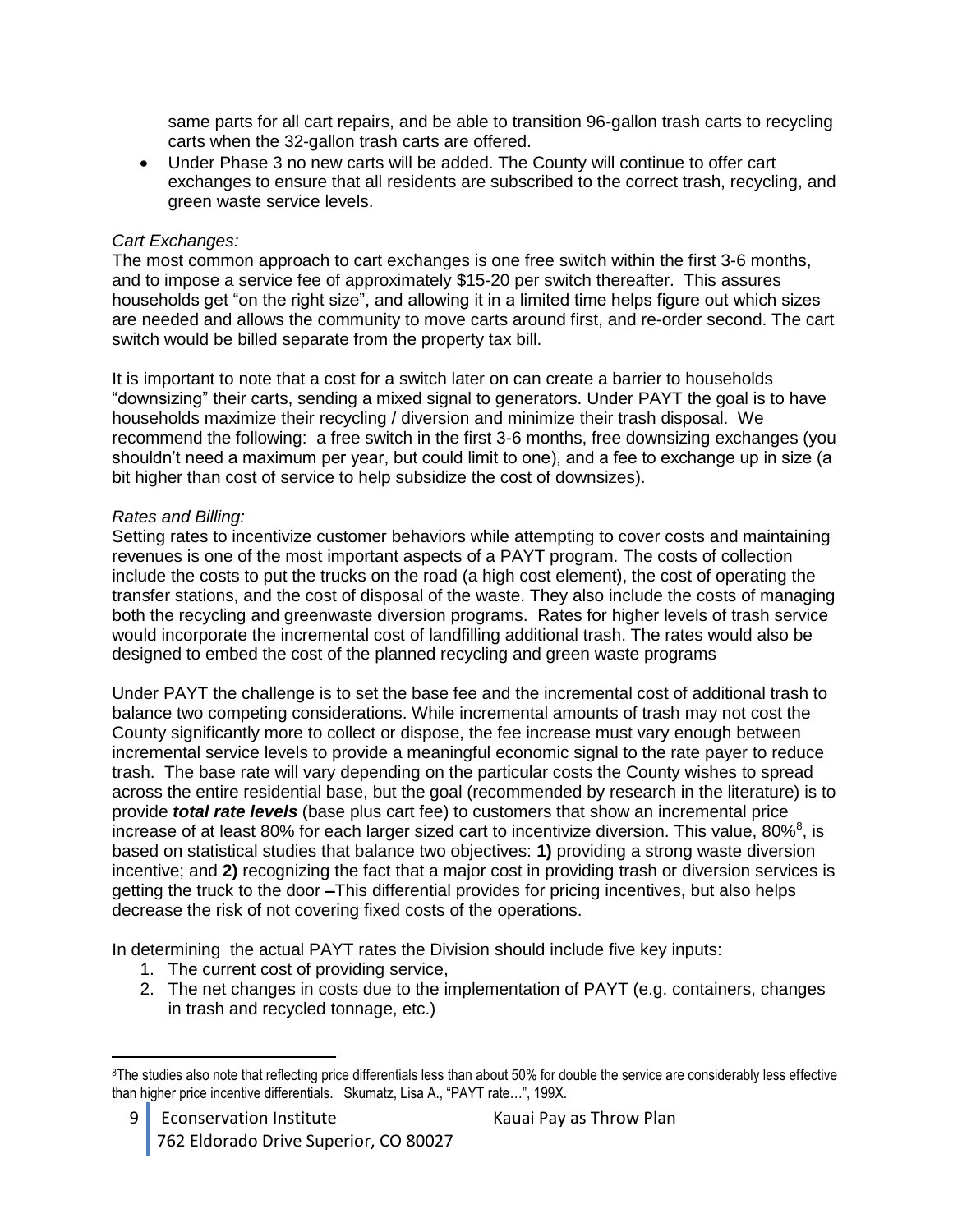- 3. The net changes in costs associated with any other programs / services being implemented concurrently;
- 4. The number and size of trash containers needed by households ("subscription levels"); and
- 5. The rate design selected and the incentives embedded in that design (see next section).

#### **Designing the Rate Structure:**

Kaua'i residents are currently charged \$12 per household per month to cover refuse collection service. Recent analysis indicates that these fees fall short of covering full cost of service.<sup>9</sup>

In discussion with Solid Waste staff, we recommend that Kaua'i move toward cost of service, but do so on a phased schedule. The initial increases, timed with the introduction of PAYT in Phase 1, should not be a major increase because no new services are being introduced. It might be perceived as a rate increase fully due to PAYT, which could undermine the longer-term goal of getting control of the costs of providing of waste services.

Finally, the size of carts selected by residents also directly affects the rate computations. If there are no new programs, the number of households moving to smaller carts will be less than under the case in which new and convenient diversion options are introduced at the same time. And if most customers select the smaller sized cart, the rate for higher service levels (e.g. 96 gallons) will end up higher than if most customers continued to use larger cans (e.g. 96).

For Kaua'i, we assume the rates will consist of two elements – a "base rate" and an incremental cost for increases in trash volumes. Under the new system:

- Billing would continue to be a two part fee with a base assessment billed to all  $\bullet$ households and a collection fee paid only by those receiving service like the with the current RRCA
- The two part fee will include:
	- o *Base assessment*: It will cover a portion of the costs of the operations of the transfer stations, and a portion of the costs of other residential diversion programs and services provided by the County. The base assessment would be the same for all households.
	- o *Subscription assessment*: This is the variable portion of the rate. It will include a portion of the costs of collection and the management of the material streams, and it would be based on the size of the refuse cart subscribed to.

#### **Example of Variable Rates for Kaua'i:**

The following is an example of a base fee and a 75% differential between subscription levels:

#### **Current RRCA Rate**

|             |     | Phase 1: Completion of automation and the introduction of a 64 gallon cart option for |
|-------------|-----|---------------------------------------------------------------------------------------|
| 96 gal cart | -S6 | \$12/month/household                                                                  |
| Base        | \$6 |                                                                                       |

#### **refuse.**

Assume for these computations that without new programs (curbside recycling), about 30% of households would select 64 gallon carts, and 65% would select a 96 gallon cart. Assuming we

 $\overline{a}$ <sup>9</sup> Tables of cost computations (Section 9) provided by Kaua'i SW Staff show per-household per month costs for landfill, transfer, collection, recycling and green waste, and diversion programs total about \$55/household / month.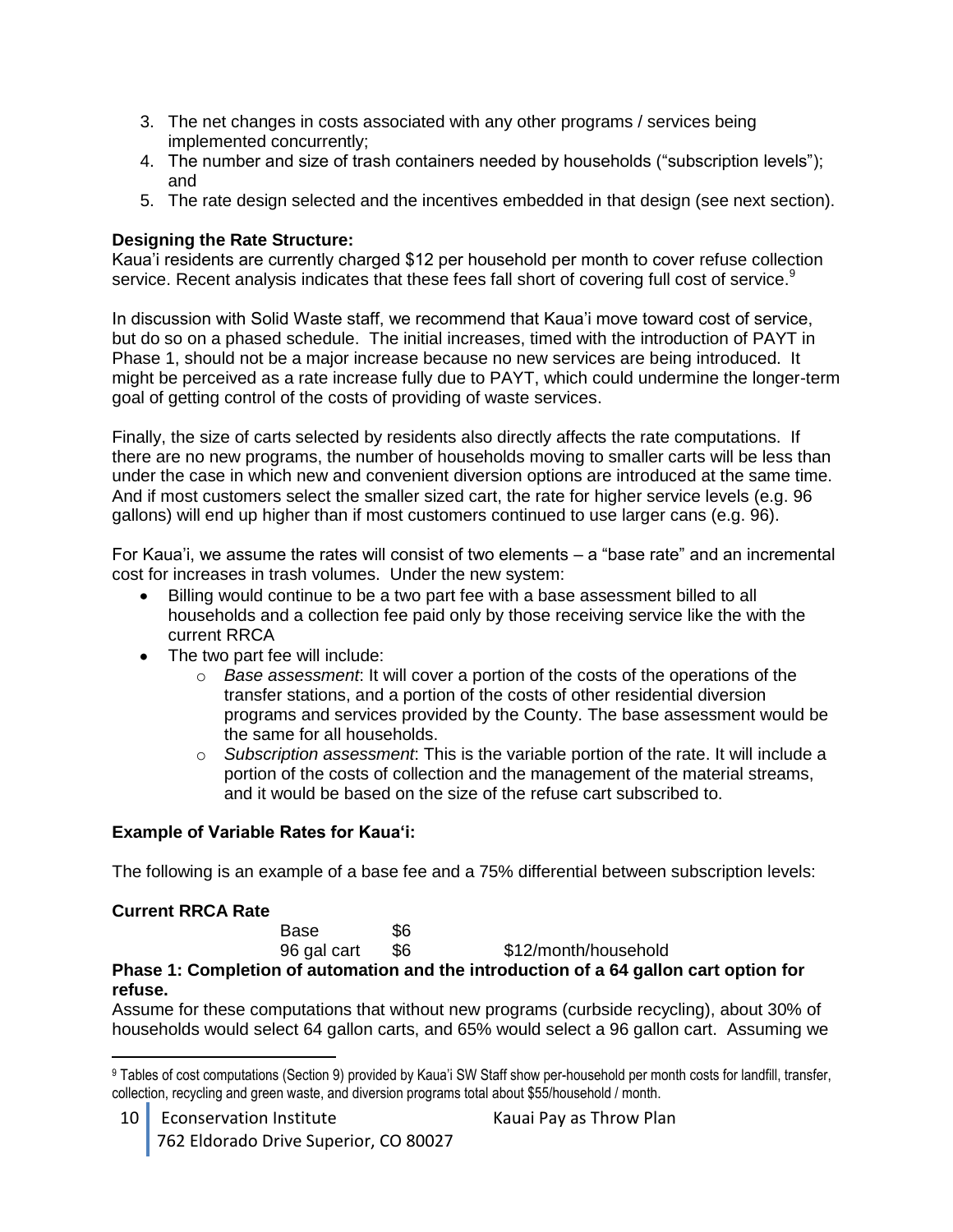want to 1) cover incremental costs of PAYT, and 2) start to recover *some* of the costs of service not being covered currently (an average rate of about \$17/month).

| Base        | \$6  |            |
|-------------|------|------------|
| 64 gal cart | \$6  | \$12/month |
| 96 gal cart | \$15 | \$21/month |

#### **Phase 2: Completion of the MRF, implementation of curbside recycling & greenwaste and introduction of a 32 gallon cart option for refuse.**

We would expect a significant shift downward in can subscriptions. For computation examples, we assume 30% of households select a 32-gallon container, 30% would select a 64 gallon can, and the remaining 35% would select 96 gallon trash cans.<sup>10</sup> (the average rate collected increases a bit more to about \$23/hh/month).

| Base        | \$6  |            |
|-------------|------|------------|
| 32 gal cart | \$6  | \$12/month |
| 64 gal cart | \$15 | \$21/month |
| 96 gal cart | \$30 | \$36/month |

#### **Phase 3: Two to three years following the initiation of curbside recycling and greenwaste.**

Here we would expect to see limited additional shift in subscriptions (perhaps shifting to 35% on 32 gallons, 40% on 64 gallons, and the remaining 20% on 96 gallon), but we expect to increase the share of cost of service that is covered. (on average we would recover approximately \$27/hh/month).

| Base        | \$9  |            |
|-------------|------|------------|
| 32 gal cart | \$7  | \$16/month |
| 64 gal cart | \$19 | \$28/month |
| 96 gal cart | \$40 | \$49month  |

#### **Figure 2: Rate Structure Examples with a 75% Differential Between Service Levels**

|                                                                                   | <b>Current</b> | Phase 1       | Phase 2        | Phase 3        |
|-----------------------------------------------------------------------------------|----------------|---------------|----------------|----------------|
| Base Fee                                                                          | \$6            | \$6           | \$6            | \$9            |
| 32 gal (can) total                                                                |                |               | (\$6)<br>\$12  | \$16           |
| 64 gal (can) total                                                                |                | \$12<br>(\$6) | \$21<br>(\$15) | \$28<br>(\$19) |
| 96 gal (can) total                                                                | (\$6) \$12     | $($15)$ \$21  | \$36<br>(\$30) | \$49<br>(\$40) |
| Average paid                                                                      | \$11.70        | \$17.55       | \$22.80        | \$27.05        |
| Subscription assumptions<br>$(32 \text{ gal}/64 \text{ gal}/96 \text{ gal})^{11}$ | 0/0/95%        | 0/30/65%      | 30/30/35%      | 35/40/20%      |

*Curbside Recycling and Green Waste:*

Waste diversion options remain unchanged in Phase 1of the program implementation. Under Phase 2 recycling and green waste will be collected at curbside in 96-gallon carts every-other-week<sup>12</sup>.

 $\overline{a}$ <sup>10</sup> This assumes there are no separate fees for recycling or yard waste service. Subscriptions would be greatly altered if there were separate and optional fees for curbside recycling.

<sup>&</sup>lt;sup>11</sup> Note we are assuming that 5% of the households will opt not to subscribe to the service.

<sup>12</sup> EI recommends every-other-week recyclables collection in 96-gallon carts because 1) it helps to reduce to collection costs of recyclables and 96-gallons typically provide enough space for household recyclables under every-other-week collection schemes and 2) it will allow to County to add every-other-week green waste collection on alternating weeks for minimal additional costs.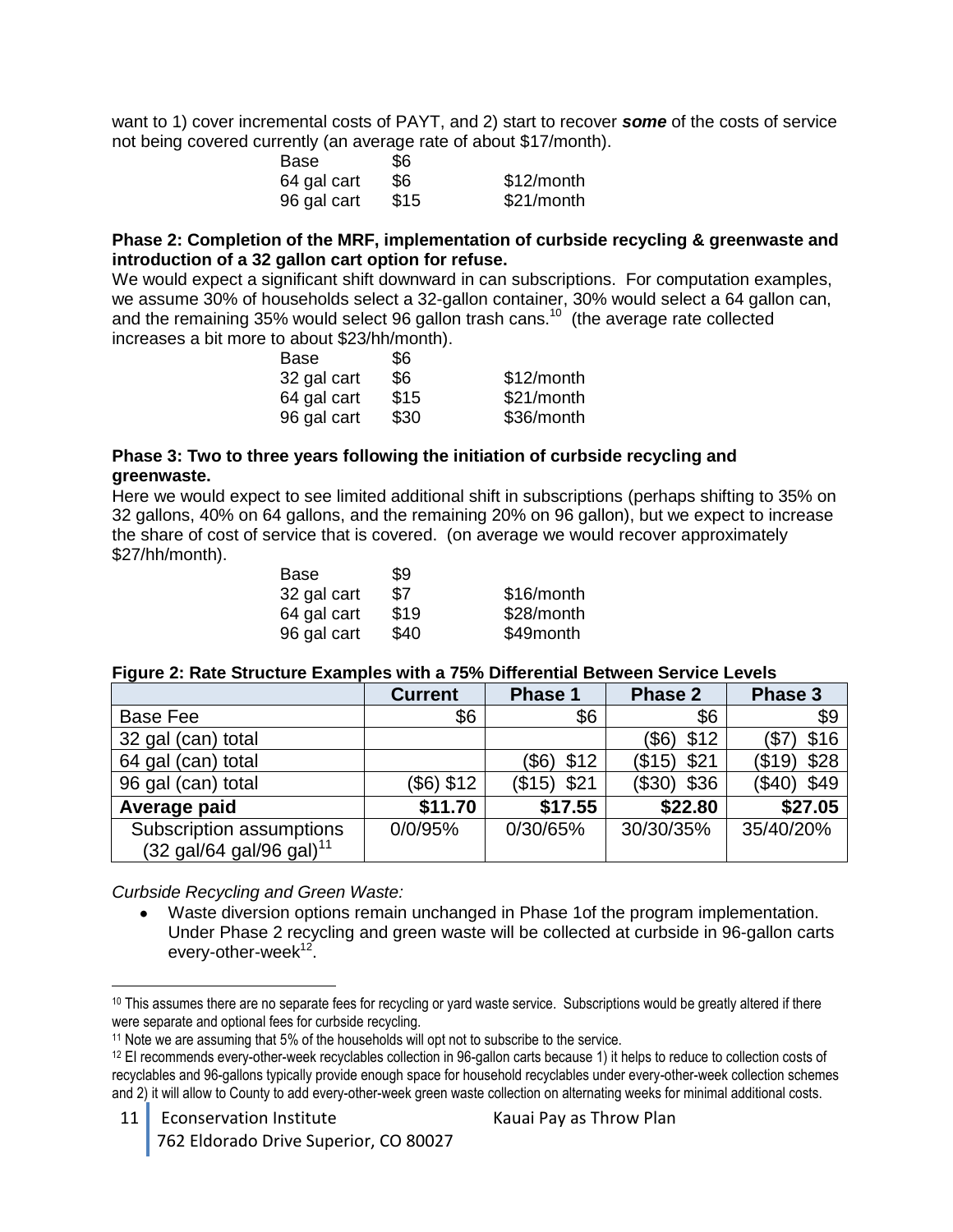#### *Facilities:*

Construction of a MRF is necessary to implement Curbside Recycling in Phase 2.

#### *Outreach and Education:*

- The concept of PAYT will be new to the majority of Kauai residents and will require  $\bullet$ public meetings, outreach, and education. EI recommends using free media (websites, newsletters, press releases) and public meetings to announce and advertise the program.
- Additionally, the County should consider budgeting for ongoing outreach and education going into the future. The outreach budget should include a new position to implement and manage the program.

#### **Figure 4: Outline of PAYT Implementation**

#### **Phase 1**

| <b>Implementation Steps</b><br>$0 - 24$ months | Initiate public education and outreach<br>$\bullet$<br>Conduct set out survey to estimate cart size distribution<br>$\bullet$<br>Order trucks<br>$\bullet$ |
|------------------------------------------------|------------------------------------------------------------------------------------------------------------------------------------------------------------|
|                                                | Refine rate analysis and cart estimates<br>$\bullet$                                                                                                       |
|                                                | Establish PAYT ordinance<br>$\bullet$                                                                                                                      |
|                                                | Revise billing system<br>$\bullet$                                                                                                                         |
|                                                | Continue education and outreach<br>$\bullet$                                                                                                               |
|                                                | Order carts<br>$\bullet$                                                                                                                                   |
|                                                | Switch out 64 / 96 gallon carts<br>$\bullet$                                                                                                               |
|                                                | Fully automate refuse collection and begin PAYT<br>$\bullet$                                                                                               |
|                                                | Monitor / refine / track<br>$\bullet$                                                                                                                      |

#### **Phase 2**

| <b>Implementation Steps</b> | Initiate education and outreach on Phase 2<br>$\bullet$<br>Re-survey customers on cart size<br>$\bullet$ |
|-----------------------------|----------------------------------------------------------------------------------------------------------|
| 24 - 48 months              | Order trucks<br>$\bullet$                                                                                |
|                             | Revise ordinance<br>$\bullet$                                                                            |
|                             | Adjust billing system<br>$\bullet$                                                                       |
|                             | Order carts<br>$\bullet$                                                                                 |
|                             | Review, revise routing for new programs<br>$\bullet$                                                     |
|                             | MRF in operation<br>$\bullet$                                                                            |
|                             | Switch out 32 / 64 / 96 gallon carts and deliver diversion carts<br>$\bullet$                            |
|                             | Implement curbside recycling & greenwaste<br>$\bullet$                                                   |
|                             | Monitor / refine / track                                                                                 |

#### **Phase 3**

| Implementation Steps | $\bullet$ | • Assess Program performance<br>Continue education and outreach                     |
|----------------------|-----------|-------------------------------------------------------------------------------------|
| 48 -72 months        |           | Revise ordinance and adjust rates to maximize diversion<br>Monitor / refine / track |
|                      |           |                                                                                     |

12 Econservation Institute Kauai Pay as Throw Plan 762 Eldorado Drive Superior, CO 80027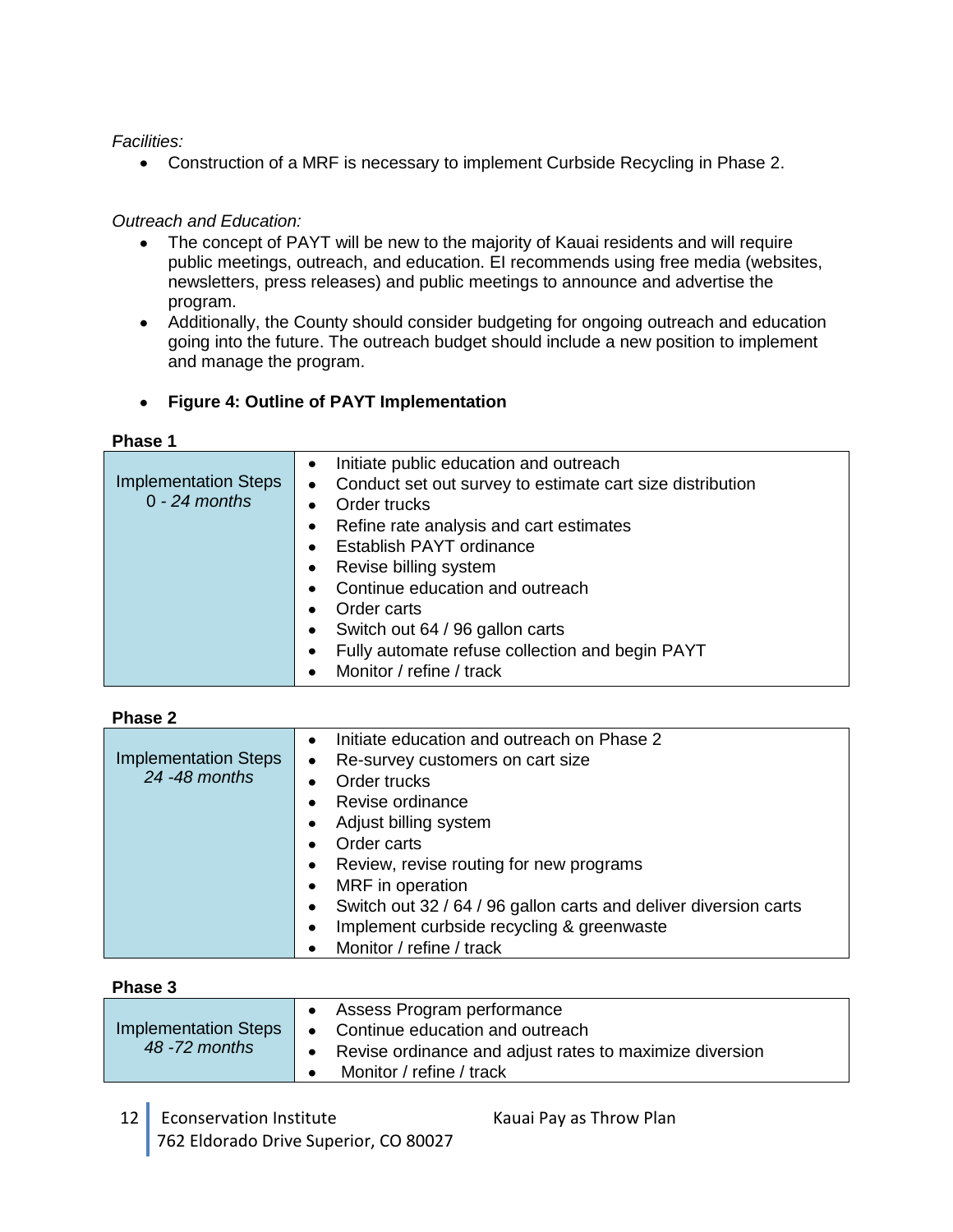# <span id="page-14-0"></span>**6. PAYT and Illegal Dumping**

Invariably, one of the first questions municipalities ask about PAYT is its impact on the incidence of increased illegal dumping including materials dumped in open spaces or parks and residential MSW materials illegally dumped in commercial trash containers.

Overall, PAYT does *not* lead to increased illegal dumping in any of these places. A series of surveys and interviews with hundreds of communities conducted over the past two decades by EI staff have shown that the vast majority of communities that adopt PAYT do not report increased incidences of illegal dumping. Communities report that illegal dumping is a

"perceived" barrier and not an actual barrier. Although many communities report that they thought illegal dumping would increase with PAYT only a small portion actually do see increases. Virtually all of the communities that report an increase of illegal dumping after implementing PAYT also report that illegal dumping returns to pre-PAYT levels within one to three months. The bottom line is that if your community had illegal dumping before implementing

**Overall, PAYT does** *not*  **lead to increased illegal dumping.**

PAYT, PAYT will not solve the issue. On the other side, if your community does not have issues with illegal dumping adopting a PAYT program will not cause illegal dumping to start. Illegal dumping happens with or without the presence of a PAYT program.

#### **2010 National Community Survey**

Communities with PAYT programs in place were asked to rank illegal dumping before and after implementing PAYT on an A to F scale (where an A means that there is no incidence of illegal dumping and F means it is a huge problem). After implementation, none of the communities with PAYT reported that illegal dumping was a *huge problem* and those that reported is was a D decreased from 21% to 14% after implementing PAYT.

| Ranking                   | <b>Before PAYT</b> | <b>After PAYT</b> |
|---------------------------|--------------------|-------------------|
| A- No problem at all      | $0\%$              | 0%                |
| B- Very slight issue      | 21%                | 43%               |
| C- Medium problem         | 7%                 | 7%                |
| D-Large issue             | 21%                | 14%               |
| F-Huge Problem            | 7%                 | 0%                |
| Don't know / wasn't there | 43%                | 28%               |

#### **Results of 2010 Community Survey**

#### **PAYT and Trash Carts**

An issue closely related to illegal dumping is the perceived concern that residents will put their trash in their neighbors cans as a way to save money. An informal survey of communities that had recently adopted PAYT resulted in the following findings:

- 1) **Complaints are few and far between**. One city of 20,000 residents reported that over the last 12 months they have had one household complain about people putting trash in
- 13 | Econservation Institute Kauai Pay as Throw Plan 762 Eldorado Drive Superior, CO 80027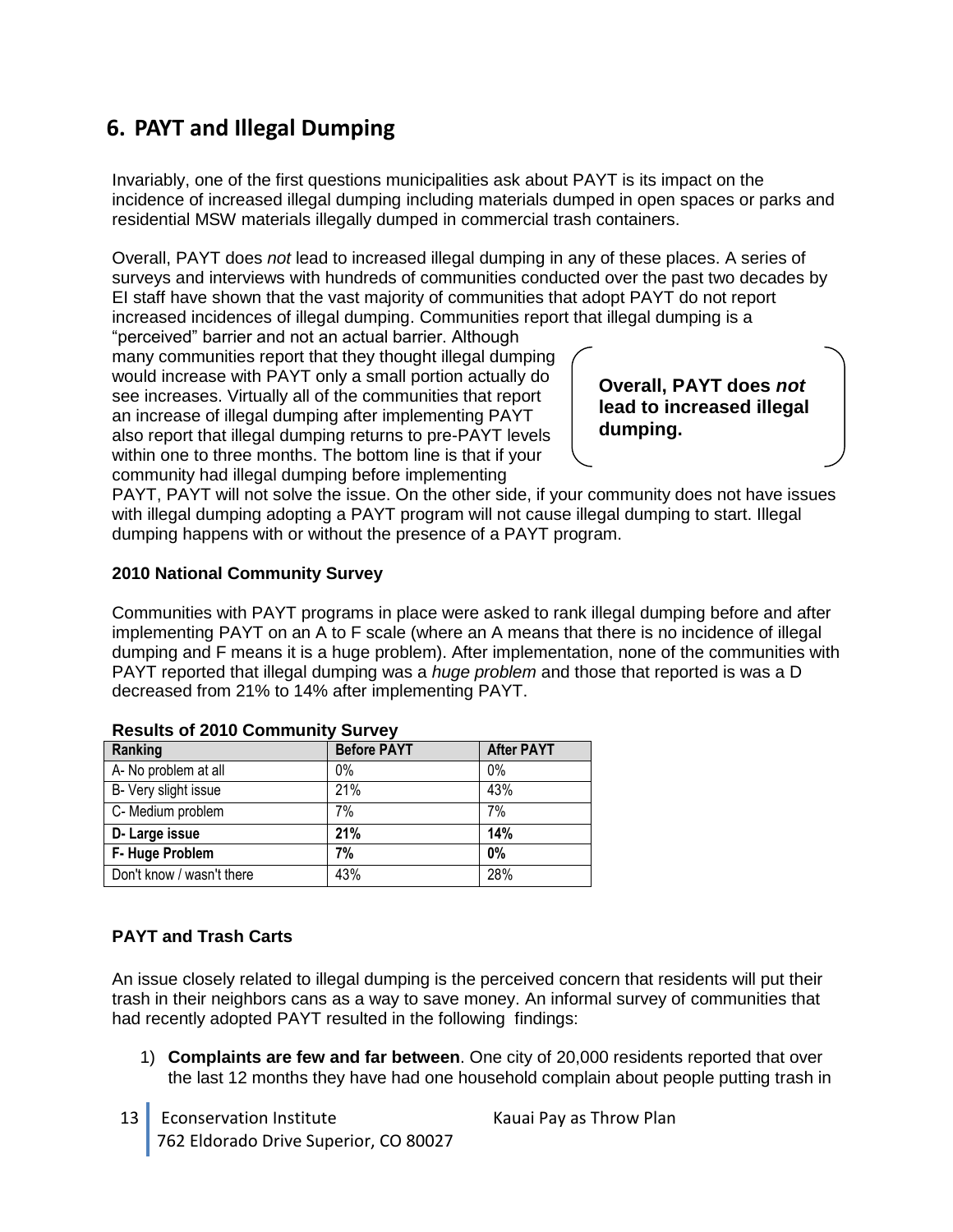their cart illegally. Another smaller community (5K households) reported that they had a few complaints over the last year but they were all from the same two households. The other communities interviewed reported similar findings.

- 2) **It is an easy fix**. To prevent the potential issue from occurring residents should be encouraged to keep their trash carts out of the street / off the curb and only wheel them out to the curb on the morning of their scheduled collection day.
- 3) **If it is happening, it is unreported and not an issue.** One regional hauler reported that they thought that neighbors could be putting their trash in each other's cart but that they rarely received any complaints about it and that it was not an issue.

## <span id="page-15-0"></span>**7. Summary of Public Issues and Concerns**

#### **Pay-As-You-Throw and Variable Rates**

*Does Pay As You Throw (PAYT) cost more for the County and households? Solid Waste costs:* Two large statewide surveys (WI, IA) showed that PAYT led to no increase in costs (or town workloads) in 2/3 of communities implementing PAYT. *Hauling costs:* PAYT itself can be implemented in ways that lead to virtually no cost increases, as the changes in services (automation, recycling, and greenwaste) have already been part of the long range plan with or without PAYT. *Household costs:* PAYT works by charging residents for the volume of trash they dispose of and encouraging recycling. Under a PAYT program some households will pay more (those throwing away a lot of trash and not recycling), others will not see significant changes in their rates, and other households (avid recyclers, small households, elderly households, etc.) will pay less. *Is making people pay for more trash unfair to large families or large generators?*  $\Rightarrow$  PAYT works under the basic environmental law principal of *polluter pays*. The premise is that the person or entity responsible for the pollution, in this case trash and its related impacts on landfills, water, air, etc., is the one responsible for paying the costs. Unlike programs where everyone pays to benefit all regardless of personal use or responsibility, polluter pays requires each person to be responsible for their own pollution. Under unlimited trash disposal, a small generator (i.e. one bag disposer) subsidizes services for a large generator (a household with 5 or 6 bags). Under PAYT, each household only pays for what they throw away. **This is a more equitable system than unlimited trash disposal.** *Does Pay-as-you-throw (PAYT) lead to more illegal dumping?* Overall, **PAYT does not lead to increased illegal dumping**. Hundreds of communities with PAYT have been asked about the impact on illegal dumping. Only about 20% say there is an issue, and that it lasts about 3 months<sup>13</sup>. Research on illegally dumped waste in PAYT communities shows the majority is not household in origin (and thus, not due to PAYT) and the most common household items dumped are bulky items (appliances, sofas, etc.).

14 Econservation Institute Kauai Pay as Throw Plan 762 Eldorado Drive Superior, CO 80027

 $\overline{a}$ <sup>13</sup> *Pay-As-You-Throw and Illegal Dumping.* Econservation Institute Fact Sheet 2009. http://www.paytnow.org/PAYT\_FactSheet\_IllegalDumping.pdf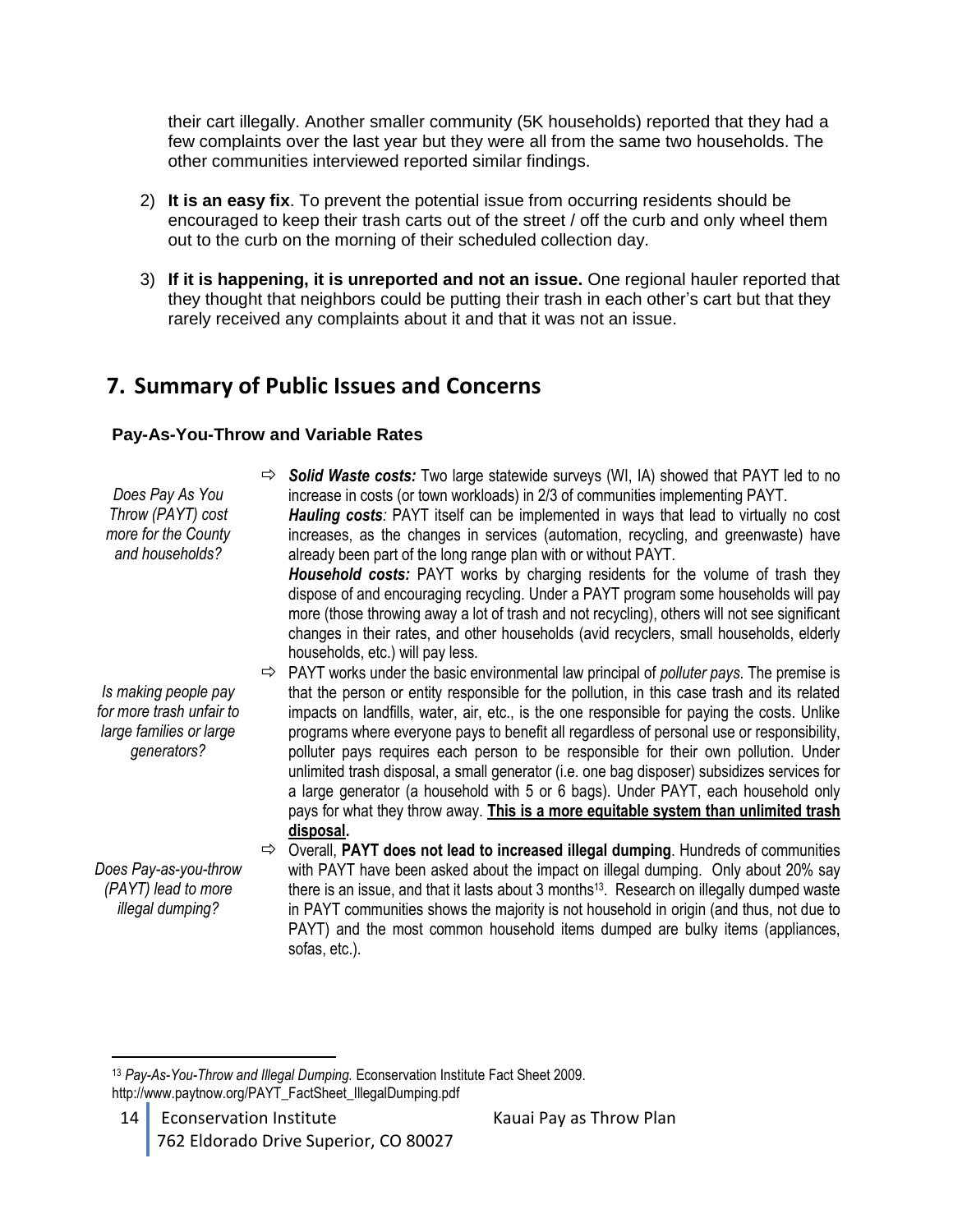# <span id="page-16-0"></span>**8. Composting, Recycling, and Trash Cart Stickers / Decals**

By using the same carts with decals delineating the accepted stream the County can reduce the costs of the switch to variable size containers.





15 Econservation Institute Kauai Pay as Throw Plan 762 Eldorado Drive Superior, CO 80027